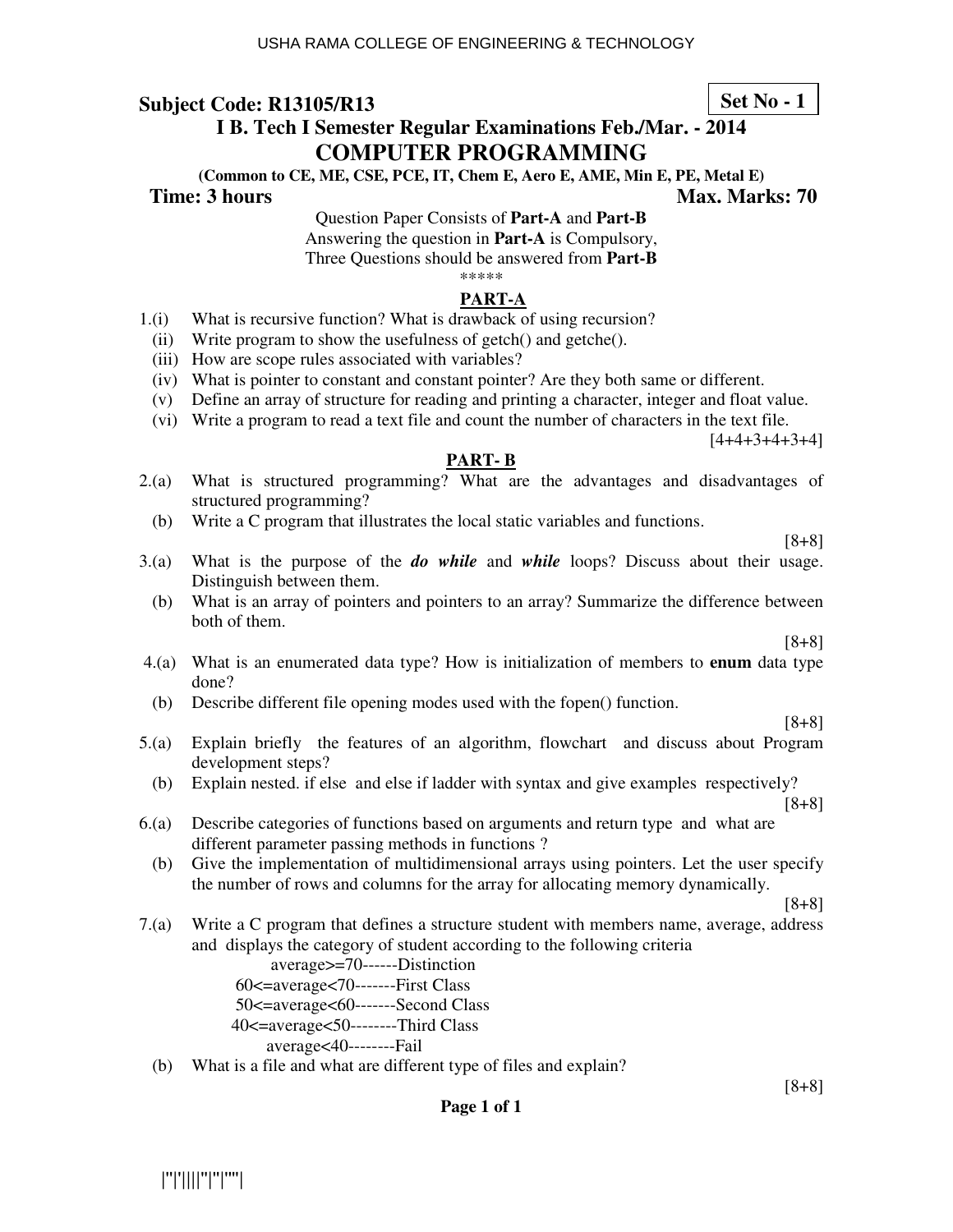**Set No - 2**

# **I B. Tech I Semester Regular Examinations Feb./Mar. - 2014 COMPUTER PROGRAMMING**

**(Common to CE, ME, CSE, PCE, IT, Chem E, Aero E, AME, Min E, PE, Metal E)** 

**Time: 3 hours Max. Marks: 70 Max. Marks: 70** 

Question Paper Consists of **Part-A** and **Part-B** Answering the question in **Part-A** is Compulsory, Three Questions should be answered from **Part-B** \*\*\*\*\*

# **PART-A**

- 1.(i) What is the difference between %f, %g and %e format specifiers when used to display a real value defined as *float x=12.34*?
	- (ii) Initialize an array of integers. Write a program for printing numbers that are greater than the average of the numbers present in the array.
	- (iii) Can main() function be called recursively? If so quote an example.
	- (iv) What is the difference between  $\text{*p++}$  and  $\text{p++}$ ?
	- (v) Define a structure to store the following information of a student- Roll Number, Name, Grade. Demonstrate the named initialization of the structure by writing a program which prints the name and grade of a student given the roll number as input.
	- (vi) Write a program to compare two files and print out the lines where they differ.

## **PART- B**

- 2.(a) Describe how the rule of type promotion is followed in a typical expression containing mixed types.
	- (b) Illustrate the declaration, initialization of a pointer to a function and calling a function using a function pointer.
- 3.(a) What is the usage of fget( ), fputs( ) and gets( ), puts( ) functions.
	- (b) How is structure passed to a function? Explain.
- 4. Explain the following terms
	- (a) User defined functions
	- (b) Predefined functions
	- (c) Header Files
	- (d) C pre-processor

 $[4+4+4+4]$ 

[8+8]

[8+8]

 $[3+4+3+4+4+4]$ 

- 5.(a) What is a self referential structure and explain with an example ?What is the advantage of using a self referential structure ?
	- (b) Explain various operators in C Programming?
- [8+8] 6. Write a C program that performs binary search on sorted array of elements and trace the program with an example?
- 7.(a) What is a pointer,pointer to a pointer and explain the advantages of using pointers ?
	- (b) Explain fseek(), ftell(), rewind(), fclose() file functions.

[8+8]

[16]

**Page 1 of 1**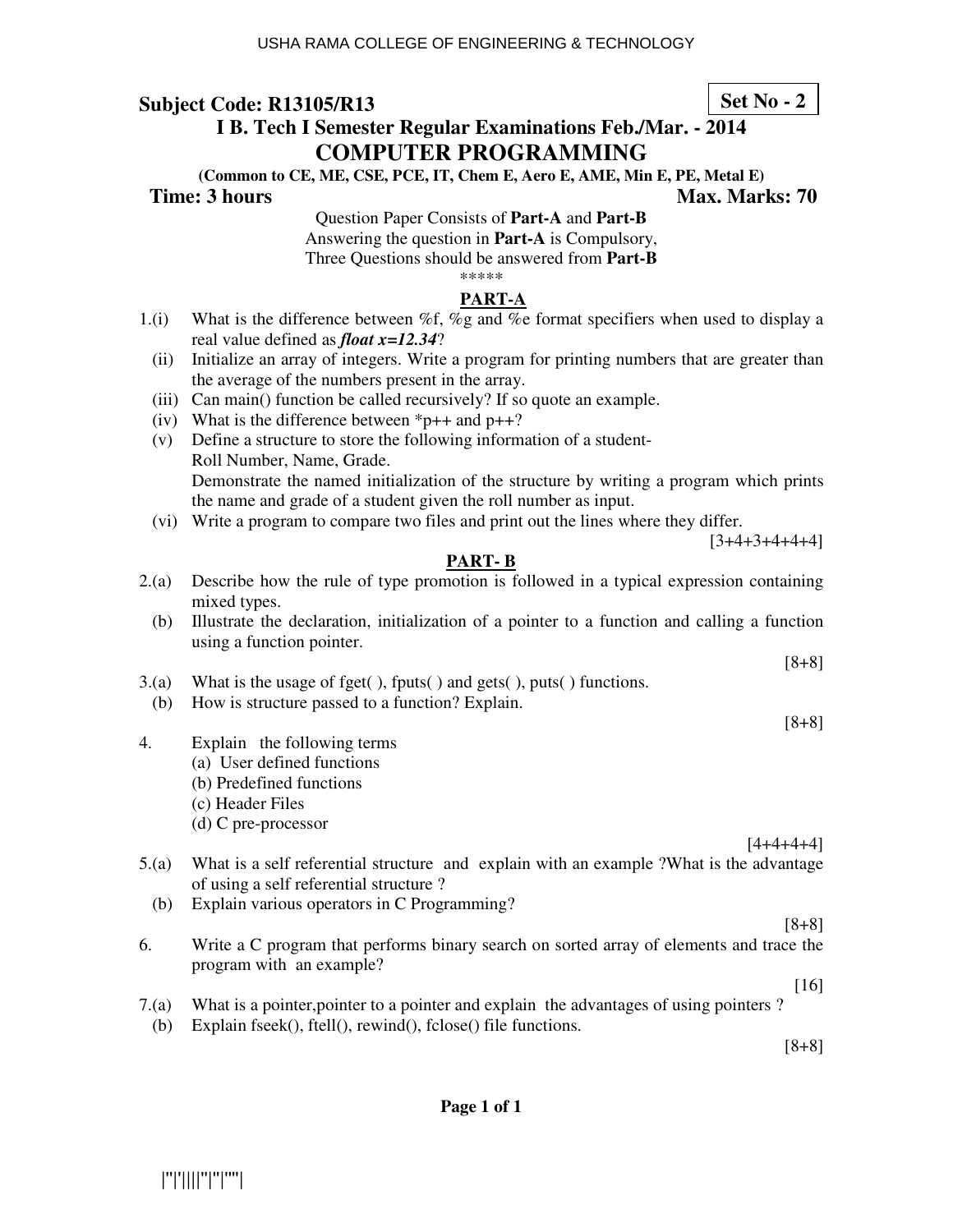**Set No - 3**

# **I B. Tech I Semester Regular Examinations Feb./Mar. - 2014 COMPUTER PROGRAMMING**

**(Common to CE, ME, CSE, PCE, IT, Chem E, Aero E, AME, Min E, PE, Metal E)** 

## **Time: 3 hours Max. Marks: 70 Max. Marks: 70**

Question Paper Consists of **Part-A** and **Part-B** Answering the question in **Part-A** is Compulsory, Three Questions should be answered from **Part-B** \*\*\*\*\*

## **PART-A**

- 1.(i) How can the following code be rewritten using conditional operator in C? int m=1,  $n=2$ , min; if  $(m<sub>m</sub>)$  min=m; else min=n;
	- (ii) Can arrays be passed to functions? Justify your answer.
- (iii) A number divisible by any number in the range of 2 and 2  $\frac{n}{2}$  then it is considered to be a factor of the number. If the number is prime then the factor is a prime factor. Write a program to print prime factors of a given number.
	- (iv) Define an integer pointer array of 10 numbers. Initialize them to any integer values from the key board. Find the sum and average of these 10 integers.
	- (v) Write a program using enumerated types which when given today's date will print out tomorrow's date in the form  $31<sup>st</sup>$  January.
	- (vi) Write a program to read a line at a time from a file. Use fgets() function.

 $[4+3+4+4+4+3]$ 

#### **PART- B**

- 2.(a) Draw the flowchart for calculating the area of a equilateral triangle. Area of equilateral triangle is computed by formula  $A = \frac{\sqrt{3}}{4}a^2$ , where 'a' is the length of the sides of the triangle.
	- (b) Demonstrate the usage of sprintf() and puts() library functions with the help of a C  $\lbrack 8+8\rbrack$
- 3.(a) Give the recursive and iterative functions to find the factorial of a number.
- (b) How is dynamic memory allocation done in C? What library functions are provided by C for dynamic memory allocation? [8+8]
- 4.(a) What is a enumerated data type? How is the initialization of members to **enum** data type done?
	- (b) Explain about bit-fields in  $\mathbb{C}^{\prime}$  [8+8]
- 5.(a) A Fibonacci sequence is defined as follows: 1, 1, 2, 3, 5, 8, …. Write a program for computing the Fibonacci number sequence using recursion
	- (b) Write a C program that performs all arithmetic operations based on user choice using switch case? [8+8]
- 6.(a) What are iterative statements and explain the difference between while and do while loops?
	- (b) Write a C program that swaps two numbers using pointers? [8+8]
	- 7. Describe the following (a) putc() (b) getc() (c) putw() (d) getw()  $[4+4+4+4]$ **Page 1 of 1**

|''|'||||''|''|''''|